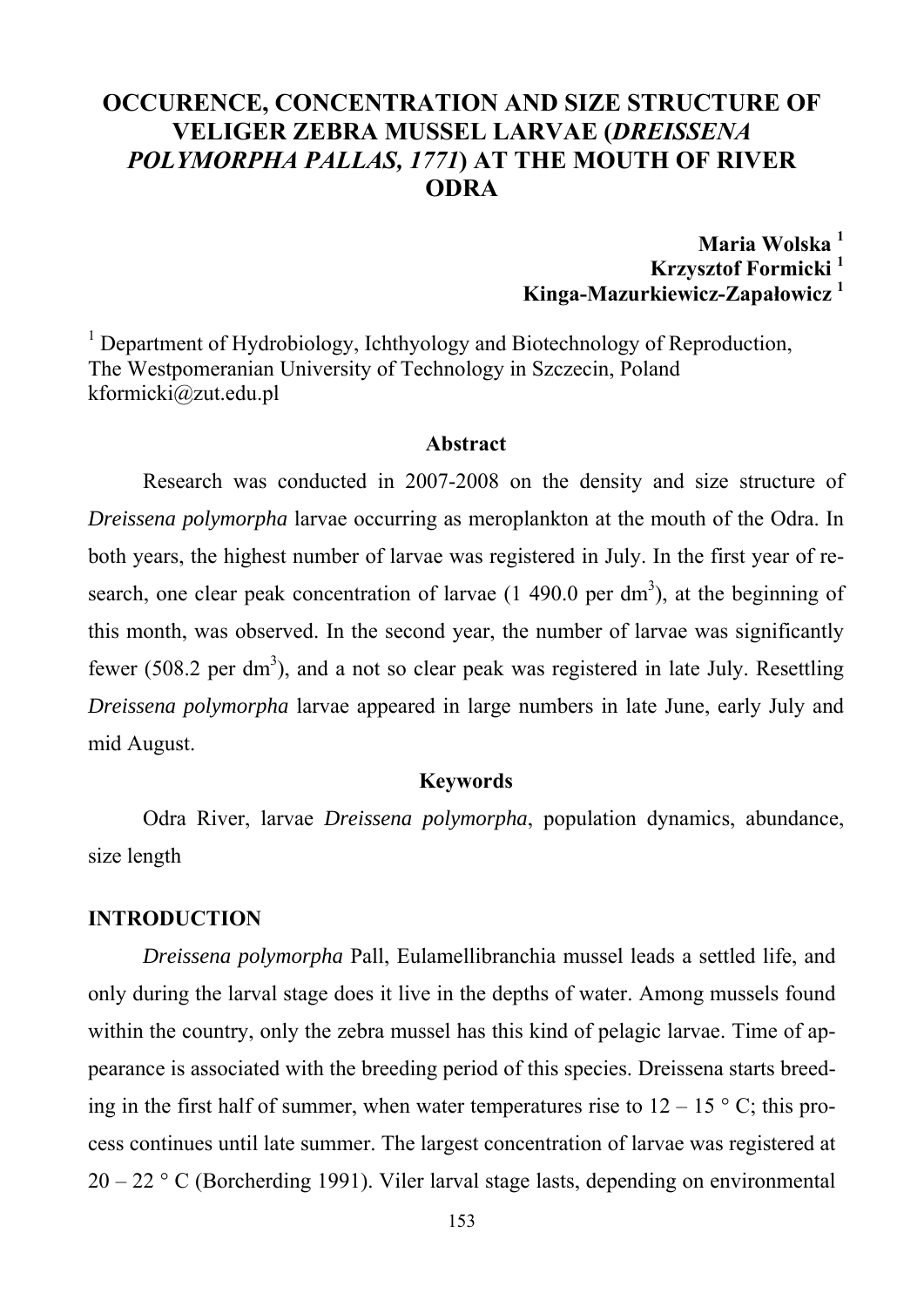conditions, for two to four weeks. After "plankton" period, veligers settling on the ground are transformed into sedentary mussels. Literature give varying sizes of larvae moving to sedentary stage - the length of the largest veliger larvae, still in plankton stage, measuring 170 to 275 µm (Borcherding and De Ruyter van Steveninck 1992, Lewandowski 1999, Hillbricht -Ilkowska and Stańczykowska 1969), is assumed to be maximum length. Mortality of zebra mussel during larval development can be from 20 to 99%, even at times reaching 100%. Highest mortality occurs during the transition to a sedentary life (Stańczykowska 1977, Sprung 1989).

 When *Dreissena polymorpha* occurs in high concentrations, they could constitute one of the important purifying elements of highly fertile waters of overdeveloped phytoplankton (Wiktor 1969, Stańczykowska 1968, Caraco et al., 1997). The highest recorded concentration in Europe was  $114$  thousand/ $m<sup>2</sup>$ , registered in the 60's in the Szczecin Lagoon (Wiktor 1969), belonging to Odra estuary. Such a large population of zebra mussels was able to filter the entire volume of water within 36 days, capturing 53 tons of suspensions per hour. For this reason, research studies on its development are particularly important (Piesik 1992, James et al. 1997, Pace et al., 1998).

In recent decades, there has been a sharp decline in zebra mussel concentrations in many reservoirs, such as in the Szczecin Lagoon (Wolnomiejski and Woźniczka  $2008$ ) – in 2007 the German side recorded approximately 3950 specimens per m<sup>2</sup>, while the Polish side registered 4700 specimens per  $m<sup>2</sup>$ . This is due primarily to increase in trophic level and to pollution, and transformation of region where *D. polymorpha* is found (Lewandowski 1999).

The importance of zebra mussel is also associated with the circulation of nutrients, increased food resource for fish, crabs and birds (Caraco et al., 1997, Cleven and Frenzel 1992, Prejs et al. 1990), and their covering of hydraulic equipment, making their operation difficult and sometimes impossible (Szlauer 1974, 1979).

Rotifera, Cladocera and Copepoda have written the most on studies of zooplankton of the river. Meanwhile, in large, lowland and free-flowing rivers, the periodically appearing *Dreissena polymorpha* larvae, often neglected in the designation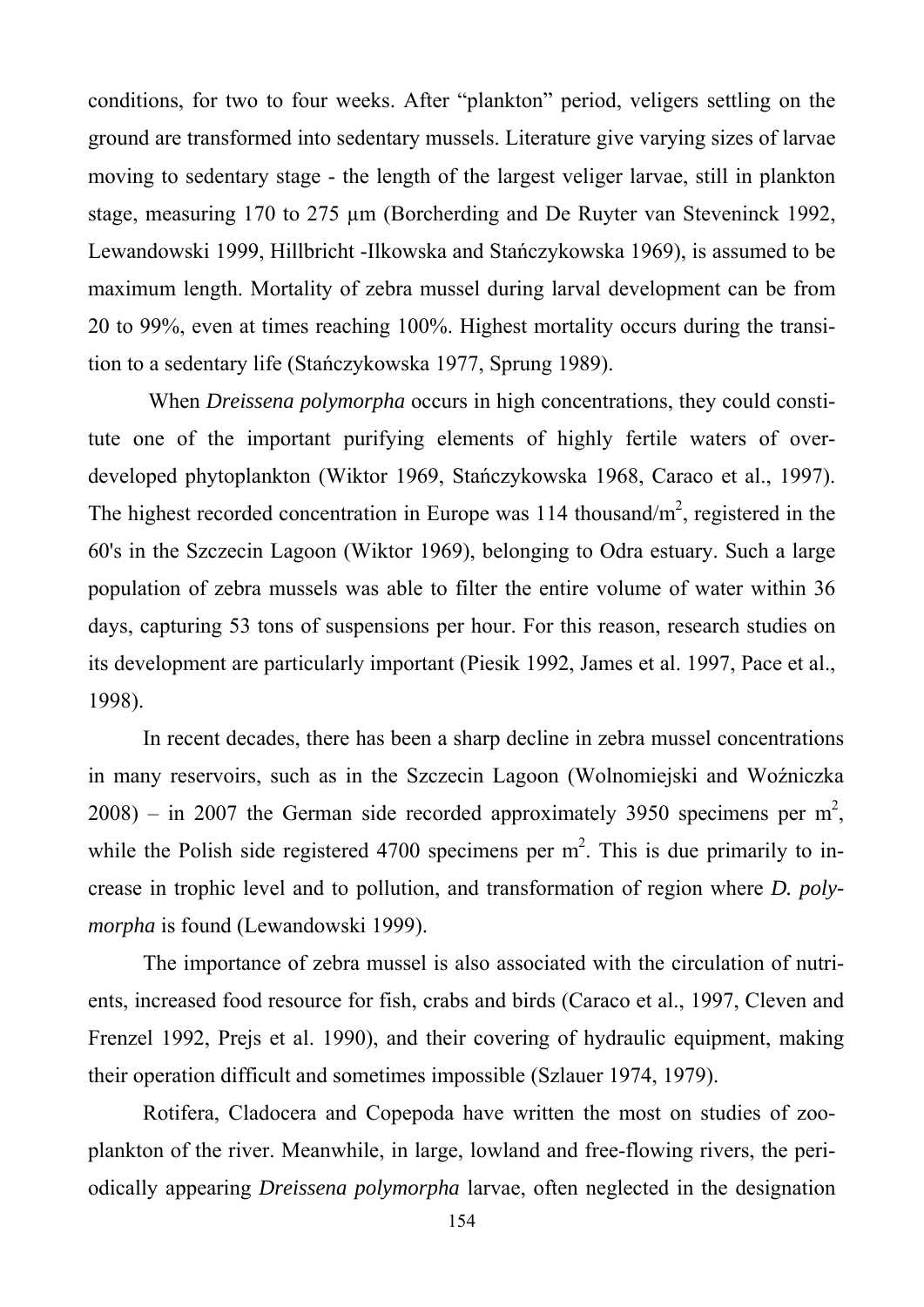and counting (Wolska and Mazurkiewicz-Zapałowicz 2006), have a significant share in zooplankton. Given the significance of this mussel, study of changes in its concentration should also cover larval stage, because results of such research could help answer the question as to whether the general deterioration of environmental conditions is the cause of population decline or whether it is due problems with settlement (lack of proper substrate).

### **MATERIAL AND METHODS**

Research material was collected from the left bank of west branch estuary of Odra (Domiąża), at the height of the northern headland of the island of Długi Ostrów (km 755).

Tests on *Dreissena polymorpha* larvae were carried out between 2007 and 2008, from April to November. Zooplankton samples (including *Dreissena* larvae) were collected every two weeks, using a 5-liter sampler. One sample comprised of 10 full loads of this sampler, drawn along the whole cross-section of the river, from different depths. Therefore, a single sample consisted of zooplankton drained from 50  $dm<sup>3</sup>$  of water. The material were thicken in a net with mesh of length 0.044 mm, and then preserved in 4% formalin solution. The concentration of *Dreissena* veligers present in the zooplankton was calculated using standard methods (120  $\times$ ; Microscope Nikon Eclipse E200).

The length of larvae was measured in each sample - 50 individuals for highdensity samples, all individual for low-density samples. Measurements of larvae were made using Multi Scan v.4.0 CSS program for computer image analysis.

Using multiparameter field meter, HACH and HACH DR890 colorimetric meter measurements of water temperature, pH, dissolved oxygen content, amount of suspension, nitrates and phosphates were carried out. Phytoplankton biomass was estimated by assessing the quantity of chlorophyll "*a*" determined according to Polish Water Quality Standards – measurement of biochemical parameters – Spectrometric determination of concentration of chlorophyll a (ISO 10 260).

155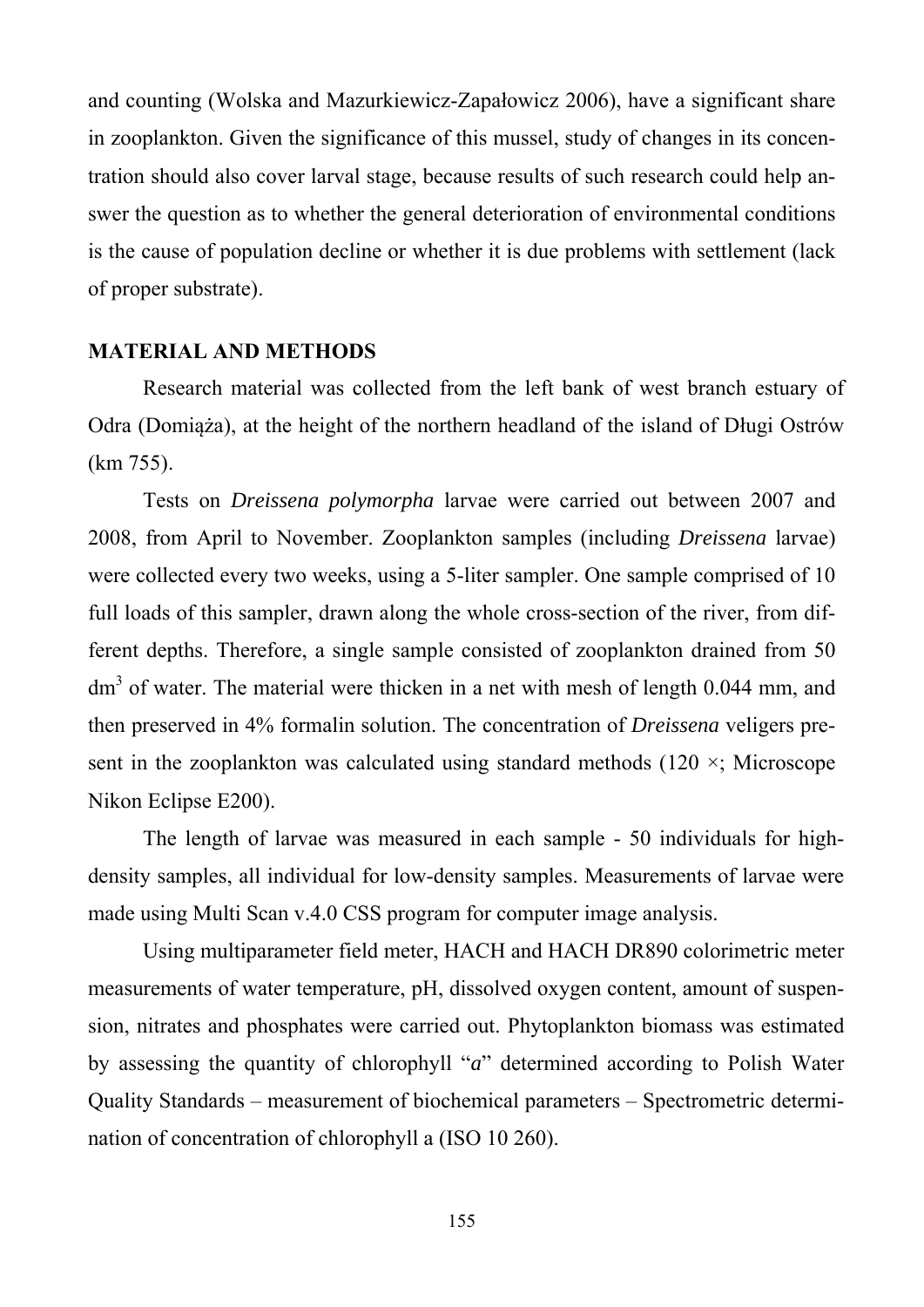Using linear correlation coefficient, the strength of correlation between designated physicochemical parameters and density of *Dreissena* larvae was determined. Correlation significance at  $p \le 0.05$  was also estimated.

### **RESULTS**

*Veliger* larvae were found in plankton from 8 May (water temperature, 13.1)  $^{\circ}$ C) to 8 October (water temperature, 9.5  $^{\circ}$  C). Peak concentrations were recorded in July of each year, but the maximum values in both years varied much (Fig. 1).

In 2007, the maximum density of larvae was recorded on July 4 – temperature 21.5 °C, then some 490.0 larvae per 1 liter of water were registered. Very high concentration had been recorded just two weeks earlier (1107.5 larvae per liter). In late July, the density had drastically dropped to just 114 larvae per liter.

In 2008, the density distribution was different. Generally, larvae population had significantly dropped, while the density over the whole season changed stepwise. There were two peaks of comparable size – in the middle of June (June  $19 - 444.9$ ) larvae per liter of water) and at the end of July  $(July 31 - 508.2)$  under temperature of around 21.3 °C.



Fig. 1. Seasonal changes in the density of population of *Dreissena* polymorpha larvae in the mouth of the River Odra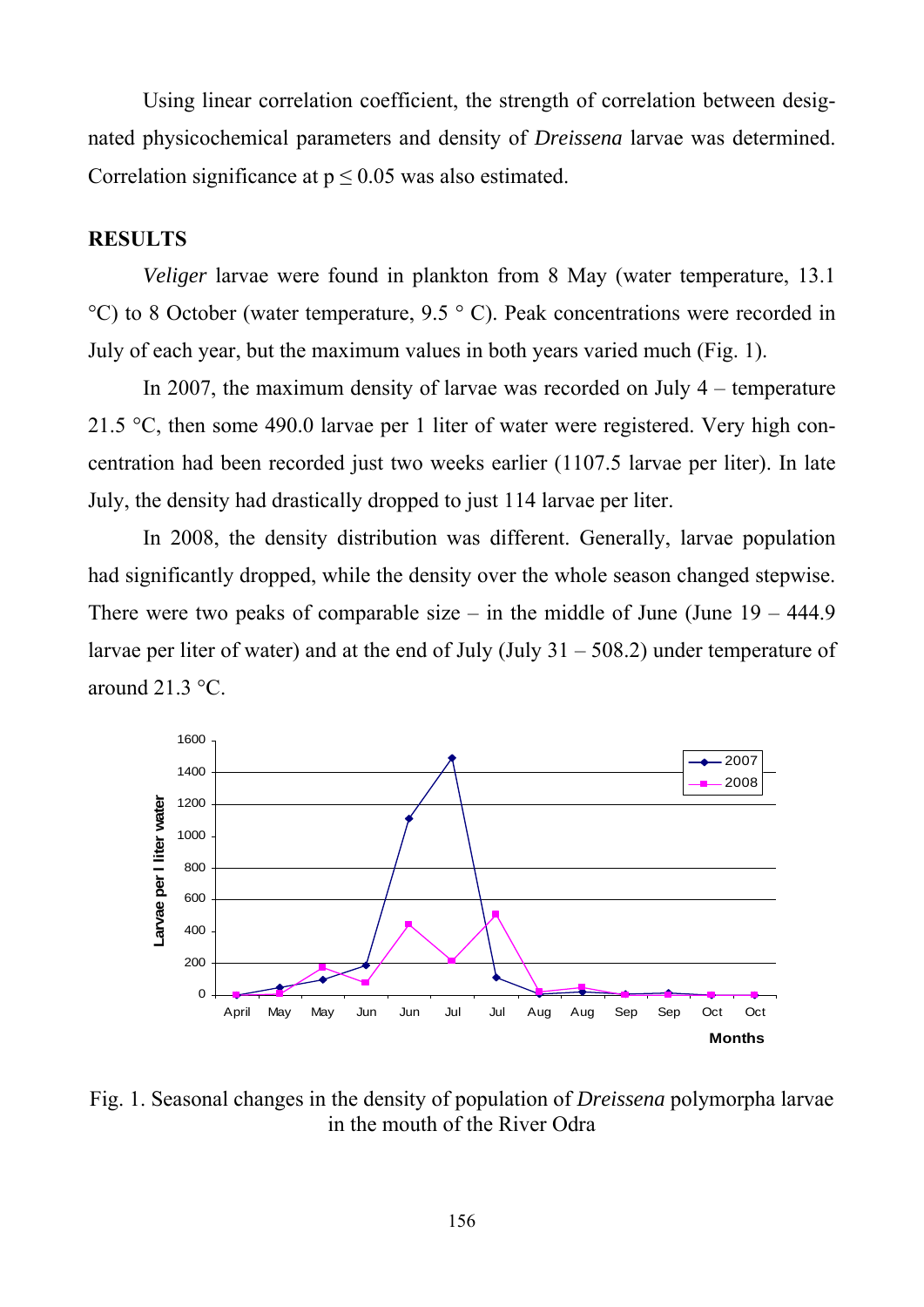The length of larvae found in plankton, in both these years, ranged from 80  $\mu$ m to 263 µm. In 2007, the largest number of larvae had length in the range 95 to 117 µm, larvae in this range constituted 53% of all larvae (Table 1). The larvae of smallest lengths were only observed in May, early June and late September, but were completely missing during the period of maximum concentration, up to 37% of the larvae were of length not shorter than 170 µm. Such large-size specimens were found only up to early September.

| $U$ ula ili 2007 |                |                |                |                |                          |                |                |       |       |                         |
|------------------|----------------|----------------|----------------|----------------|--------------------------|----------------|----------------|-------|-------|-------------------------|
| Larval length    | 09.05          |                |                |                | 19.05 11.06 20.06 04.07  | 18.07          | 29.08          | 12.09 | 26.09 | Mean                    |
| [µm]             |                |                |                |                |                          |                |                |       |       |                         |
| 80               | 45             |                | $\overline{2}$ |                |                          |                | 28             |       |       | $\frac{\frac{9}{6}}{8}$ |
| 88               | 15             | $\overline{4}$ | 22             |                |                          |                | 26             |       |       |                         |
| 95               | 35             | 8              | $8\,$          | $\overline{2}$ |                          | 14             | 16             | 6     |       | 10                      |
| 102              | $\overline{5}$ | 14             | 14             | $\overline{2}$ | 8                        | 10             | 12             | 50    | 40    | 17                      |
| 110              |                | 24             | 16             | 6              | 19                       |                | 10             |       | 30    | 12                      |
| 117              |                | 22             | 22             | 6              | 26                       | 18             | 6              | 8     | 30    | 15                      |
| 124              |                | 16             | $8\,$          | 10             | 8                        | 10             |                | 8     |       | $\overline{7}$          |
| 131              |                | 10             | $\overline{4}$ | 14             |                          | 10             |                |       |       | $\overline{4}$          |
| 139              |                | $\overline{2}$ | $\overline{4}$ | 12             | $\overline{2}$           | 8              |                |       |       | $\overline{3}$          |
| 146              |                |                |                | 12             |                          | $\overline{4}$ |                | 22    |       | $\overline{4}$          |
| 153              |                |                |                | $\overline{2}$ |                          | 10             |                |       |       | $\mathbf{1}$            |
| 161              |                |                |                | 10             |                          | 6              |                |       |       | $\mathbf{1}$            |
| 168              |                |                |                | $\overline{2}$ |                          | $\overline{2}$ |                |       |       | $\mathbf{1}$            |
| 175              |                |                |                |                | 8                        |                |                |       |       | $\mathbf{1}$            |
| 183              |                |                |                |                |                          | $\overline{2}$ |                | 6     |       | $\mathbf{1}$            |
| 190              |                |                |                |                | 22                       |                |                |       |       | $\overline{2}$          |
| 197              |                |                |                | 10             | $\overline{2}$           |                |                |       |       | $\mathbf{1}$            |
| 204              |                |                |                | $8\,$          | $\mathbf{1}$             | $\overline{2}$ | $\overline{2}$ |       |       | $\mathbf{1}$            |
| 212              |                |                |                | $\overline{4}$ |                          | $\overline{2}$ |                |       |       | $\mathbf{1}$            |
| 219              |                |                |                |                | $\overline{\mathcal{A}}$ |                |                |       |       | $\boldsymbol{0}$        |
| 226              |                |                |                |                |                          |                |                |       |       | $\boldsymbol{0}$        |
| 234              |                |                |                |                |                          |                |                |       |       | $\mathbf{0}$            |
| 241              |                |                |                |                |                          |                |                |       |       | $\boldsymbol{0}$        |
| 248              |                |                |                |                |                          |                |                |       |       | $\boldsymbol{0}$        |
| 256              |                |                |                |                |                          |                |                |       |       | $\boldsymbol{0}$        |
| 263              |                |                |                |                |                          | $\mathbf{1}$   |                |       |       | $\boldsymbol{0}$        |
| Total            | 100            | 100            | 100            | 100            | 100                      | 100            | 100            | 100   | 100   |                         |

Table 1. Per cent of various length *D. polymorpha* larvae at the mouth of the River  $O<sub>dra</sub>$  in 2007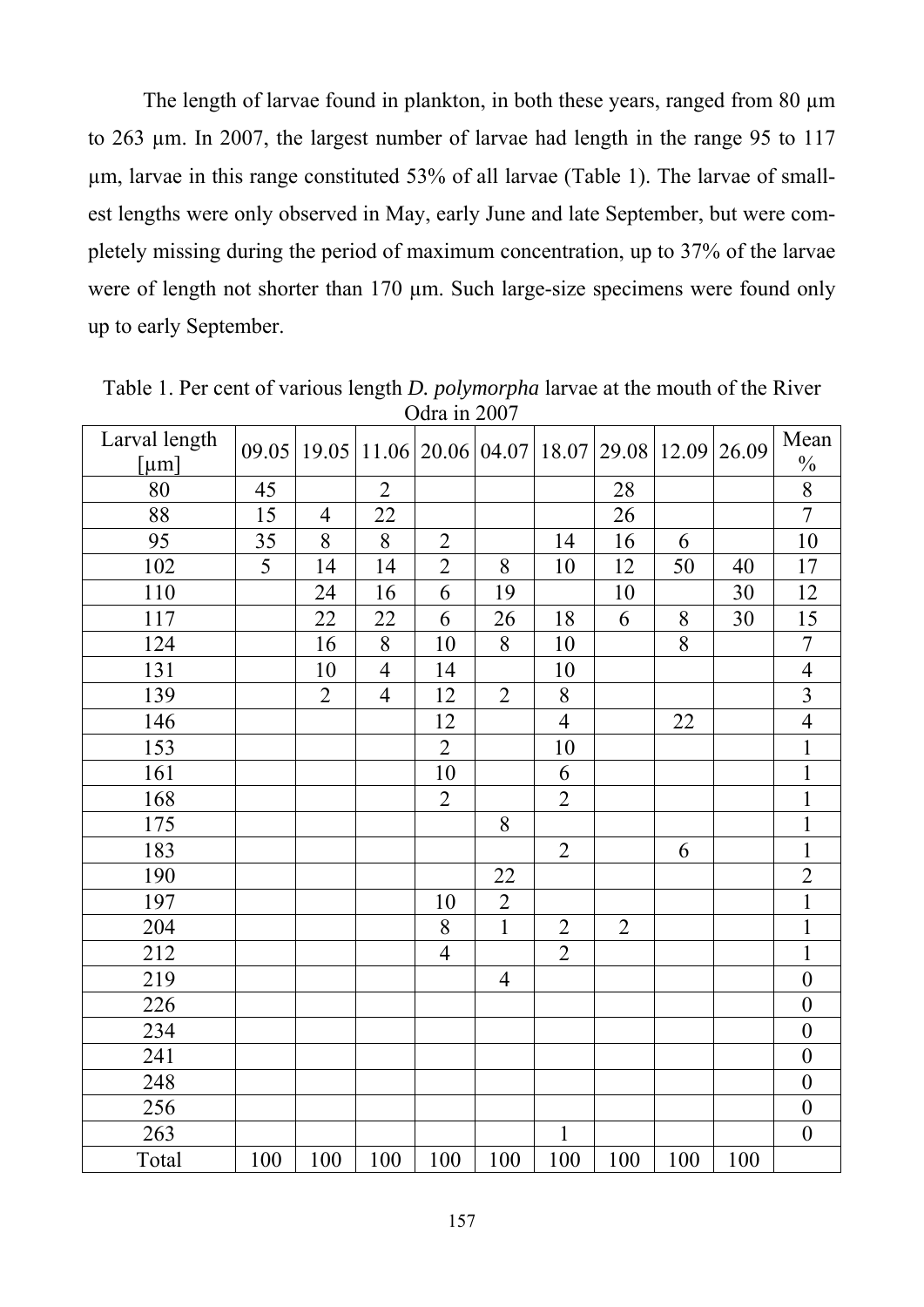The size distribution of zebra mussel larvae in 2008, was a little different (Table 2). The highest percentage was that of specimens of length  $88 - 95 \mu m$  (total 43%).

In the periods of maximum occurrence, a large proportion of small-size larvae was noted. Highest percentage of larvae of length  $>170 \mu m$  was recorded in August (21%), in late June (19%) and July (16%). They appeared sporadically after this period.

|        |       |                |                         |                |                | Odra in 2008   |                |                |                |     |                                           |
|--------|-------|----------------|-------------------------|----------------|----------------|----------------|----------------|----------------|----------------|-----|-------------------------------------------|
| Larval |       |                |                         |                |                |                |                |                |                |     |                                           |
| length | 08.05 |                | 18.05 05.06 19.06 03.07 |                |                | 31.07          | 16.08          | 11.09          | 25.09          |     | 08.10 $\%$ Mean                           |
| [µm]   |       |                |                         |                |                |                |                |                |                |     |                                           |
| 80     | 48    | $\overline{2}$ |                         |                |                | $\overline{4}$ |                | 8              | 16             |     | 8                                         |
| 88     | 36    | 26             |                         | $\overline{4}$ |                | 28             |                | 6              | 44             | 100 | 24                                        |
| 95     | 6     | 38             | 30                      | 54             | $\overline{2}$ | 19             | 12             | 6              | 13             |     | 19                                        |
| 102    | 10    | $\overline{2}$ | 26                      | $\overline{4}$ | $\overline{4}$ | 10             | 5              | 12             | 10             |     | 8                                         |
| 110    |       | 18             | 10                      | 6              | 38             | $\overline{4}$ | 13             | 8              | 10             |     | 11                                        |
| 117    |       | 14             | 30                      | $\overline{2}$ | 12             |                | 6              |                |                |     | 6                                         |
| 124    |       |                |                         |                | $\overline{2}$ |                | 6              | 14             | $\overline{4}$ |     | $\frac{3}{3}$ $\frac{3}{2}$ $\frac{2}{3}$ |
| 131    |       |                |                         | 6              | $\overline{4}$ | 5              | 10             |                |                |     |                                           |
| 139    |       |                |                         | $\overline{2}$ | $\overline{2}$ | $\overline{4}$ | 5              | $8\,$          | $\overline{3}$ |     |                                           |
| 146    |       |                |                         | $\overline{2}$ | 8              | $\overline{2}$ | $\overline{5}$ | 8              |                |     |                                           |
| 153    |       |                | $\overline{4}$          |                | 8              | $\overline{4}$ | 9              | 10             |                |     | $\overline{4}$                            |
| 161    |       |                |                         |                |                |                | 6              |                |                |     | $\mathbf{1}$                              |
| 168    |       |                |                         |                | 8              | $\overline{4}$ | $\overline{2}$ | 8              |                |     | $\overline{2}$                            |
| 175    |       |                |                         | $\overline{2}$ | 8              |                | $\overline{4}$ |                |                |     | $\overline{1}$                            |
| 183    |       |                |                         | $\overline{2}$ | $\overline{2}$ | $\overline{4}$ | $\overline{3}$ |                |                |     | $\mathbf{1}$                              |
| 190    |       |                |                         | $\overline{2}$ | $\overline{2}$ |                | $\mathbf{1}$   | $\overline{2}$ |                |     | $\mathbf{1}$                              |
| 197    |       |                |                         | $\overline{4}$ |                | $\overline{4}$ |                |                |                |     | $\mathbf{1}$                              |
| 204    |       |                |                         |                |                |                | $\overline{4}$ |                |                |     | $\overline{0}$                            |
| 212    |       |                |                         | 6              |                |                | $\mathbf{1}$   |                |                |     | $\mathbf{1}$                              |
| 219    |       |                |                         |                |                | $\overline{4}$ | $\overline{2}$ |                |                |     | $\mathbf{1}$                              |
| 226    |       |                |                         |                |                | $\overline{4}$ | $\overline{3}$ |                |                |     | $\mathbf{1}$                              |
| 234    |       |                |                         | $\overline{2}$ |                |                | $\overline{3}$ |                |                |     | $\mathbf{1}$                              |
| 241    |       |                |                         |                |                |                |                |                |                |     | $\boldsymbol{0}$                          |
| 248    |       |                |                         |                |                |                |                |                |                |     | $\boldsymbol{0}$                          |
| 256    |       |                |                         | $\mathbf{1}$   |                |                |                |                |                |     | $\mathbf{0}$                              |
| 263    | 100   | 100            | 100                     | 100            | 100            | 100            | 100            | 100            | 100            | 100 | 100                                       |

Table 2. Per cent of various length *D. polymorpha* larvae at the mouth of the River Odra in 2008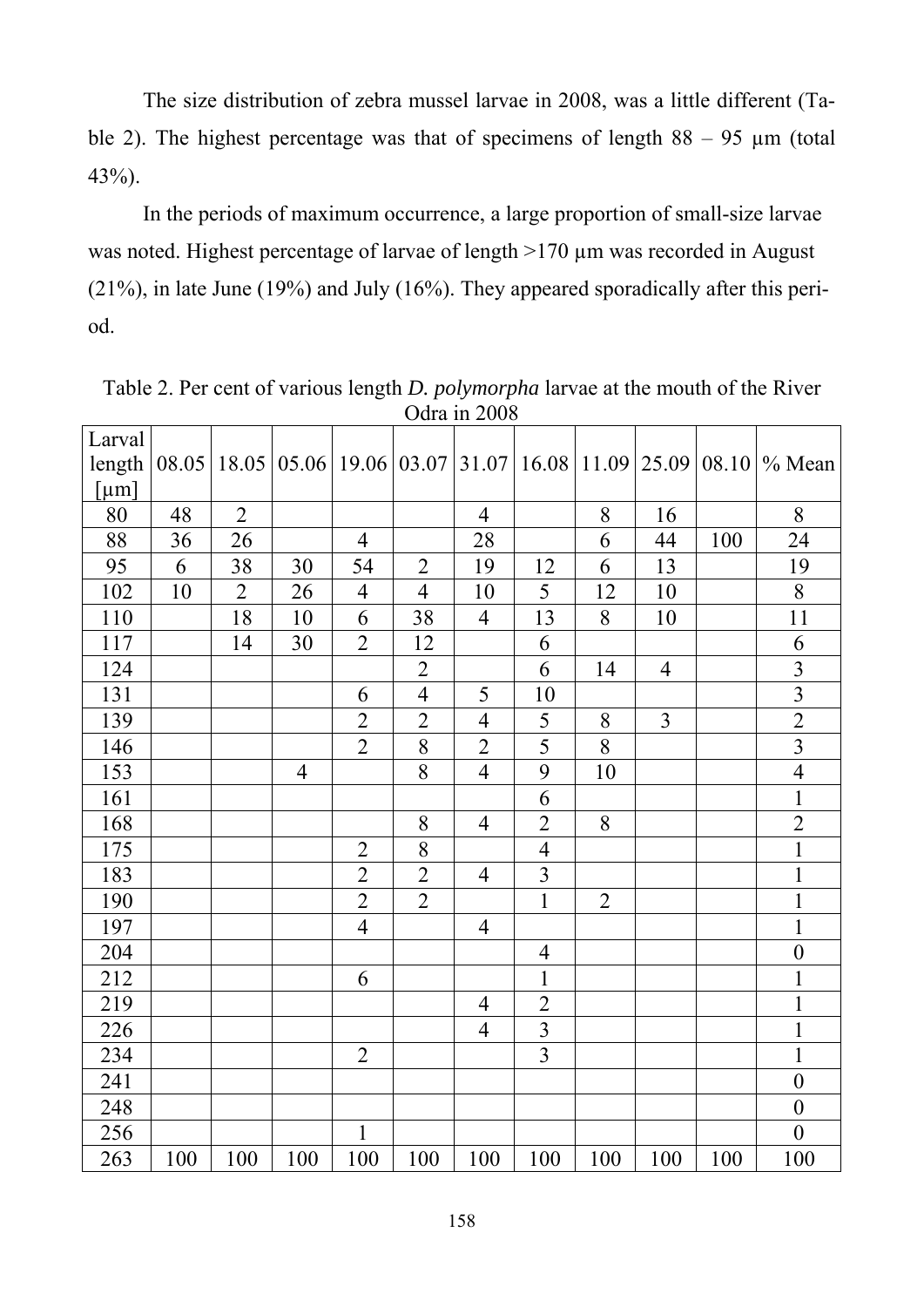Correlation coefficients between selected water physicochemical parameters and concentration, showing positive effects of temperature, of suspensions and amount of chlorophyll "*a*" on the population of *Dreissena* larvae in the two years of research, but only if the temperature dependence were statistically significant (Table 3).

Table 3. Correlation coefficient between concentration of Dreissena polymorpha larvae and selected water physicochemical parameters

| Abundance larvae | Temp.            | pH        | O2        | suspensions | NO <sub>3</sub> | PO <sub>4</sub> | chlorophyll a |
|------------------|------------------|-----------|-----------|-------------|-----------------|-----------------|---------------|
| 2007             | $0.4869 \bullet$ | $-0.2366$ | $-0.1163$ | 0.2520      | $-0.0907$       | 0.0513          |               |
| 2008             | $0.5029 \bullet$ | $-0.2091$ | $-0.0430$ | 0.3261      | $-0.1290$       | 0.0487          | 0.3530        |

• Significant correlations:  $p < 0.05$ 

In the case of tests on the western branch of Odra, there was sporadic incidence of sedentary *Dreissena polymorpha* mussels.

#### **DISCUSSION**

Results obtained from research provided information on the concentration of one of the most important components of Potamoplankton, of which *Dreissena polymorpha* larvae are, as well as on effects of selected environmental factors.

In this study a number of occurrence of meroplankton zebra mussel larvae was found. In both years, the highest concentration was registered in July (up to 1 490.0 per dm<sup>3</sup>). Previous studies have shown that *D.polymorpha* larvae constitute the second largest group in the zooplankton concentrations at the mouth of River Odra (Wolska and Mazurkiewicz-Zapałowicz 2006). In the last decade, Rotatoria which constituted, on average, 68% of the overall density, strongly dominated the zooplankton. Second group, in terms of population size, constituted *Dreissena polymorpha* larvae whose share, on average, was 25% (from 2% to 63%). Crustaceans accounted for only 7% ( Copepoda - 5%; Cladocera - 2%). Veliger *Dreissena polymorpha* larvae was found in the plankton from May to October. Maximum concentration (from 280.0 to 1532 specimens per  $dm<sup>3</sup>$ ) was recorded in July of each year. Results of our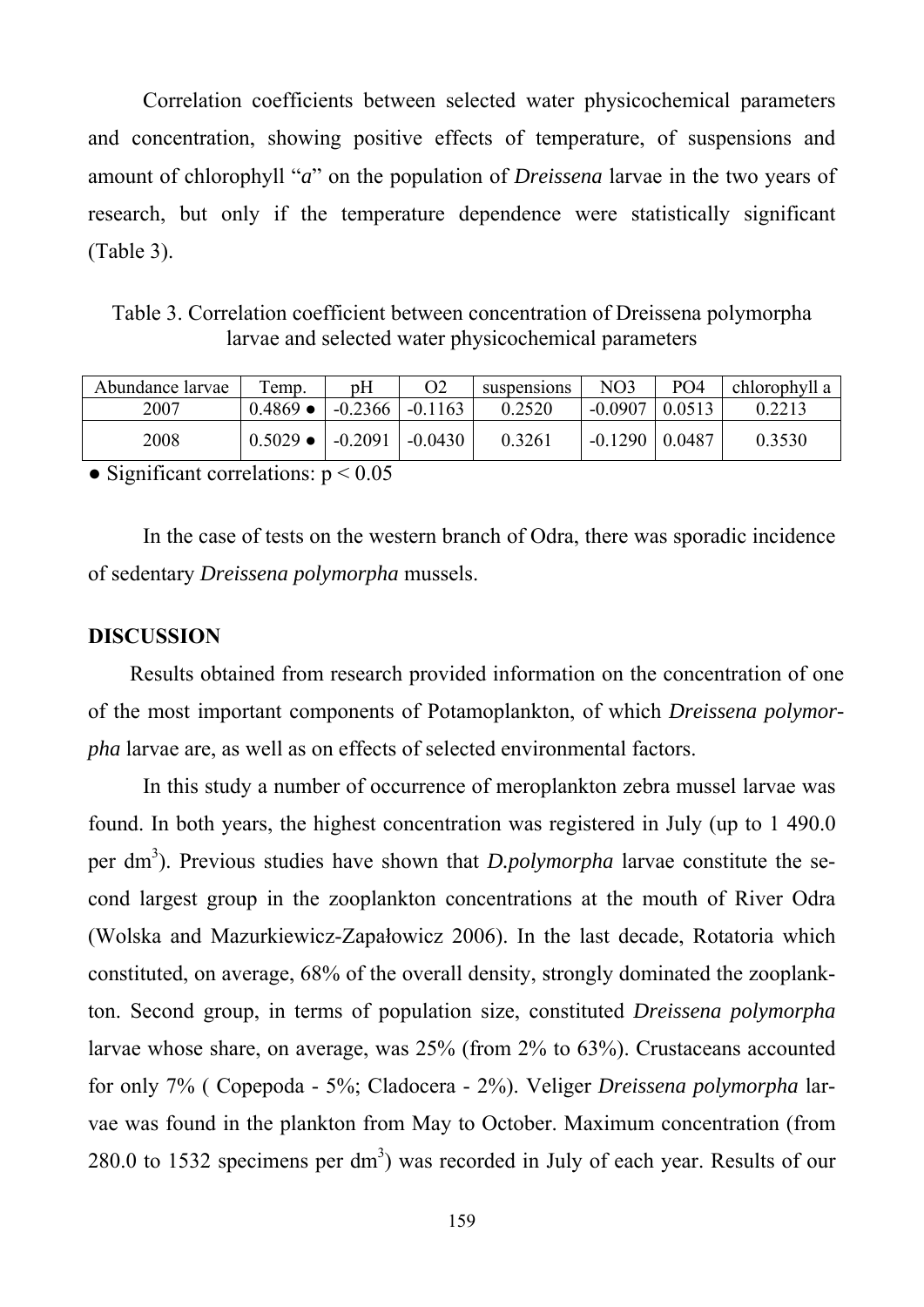present study indicate a very high similarity of maximum densities and period of their occurrence. This could point to stable conditions that prevailed in the estuary of the Odra during the last ten years.

Studies of population of zebra mussels larvae in one of Odra River canals, conducted in 1973, showed presence of larvae from May to early September, maximum population density of 405 individuals per dm<sup>3</sup> was registered in May, temperature 21 °C. The following year, larvae appeared dring similar period, but were far fewer in number (maximum 38 individual per dm<sup>3</sup>) (Szlauer 1974). In our study conducted in 2007, zebra mussel larvae appeared from May to September, and in 2008 from May to October. Over the whole period, there was a marked fluctuation in the density of larvae, only that maximum density was always registered in July. The highest number of larvae was registered in 2007 - up to 1 490.0 per liter. It has to be admitted that this was a very "fertile" year for the larvae. It should not be concluded that this is due to one of the physicochemical parameters considered, although it has been shown that temperature significantly affects the density, identical temperature codnitions were registered in the year that followed, however, the density noted was significantly lower. In 2007, when steep increase in density was registered and the smallest larvae were missing, larvae could have come from the Szczecin Lagoon. While the small peaks in population registered in 2008 may suggest larvae having originated mainly from the local population.

High numbers of larvae population, comparable to numbers that we registered in 2007, are not uncommon in European rivers. In one of the tributaries of the Rhine, in River Neckar, in May 1990, temperature 17 ° C, a maximum of 1852 specimens per dm<sup>3</sup> were registered (Borcherding and De Ruyter van Steveninck, 1992). Record numbers of larvae in River Moselle (a tributary of the Rhine) was over 4 500 per dm<sup>3</sup> (Borcherding and De Ruyter van Steveninck, 1992, by Rech and Kinzelbach 1985). In many rivers noted densities are much lower, for example, in five Irish rivers a maximum of 51 larvae per liter was registered (Lucy et al., 2008). The highest number of larvae registered in the Szczecin Lagoon was up to  $760$  specimens per dm<sup>3</sup> (Wiktor 1969).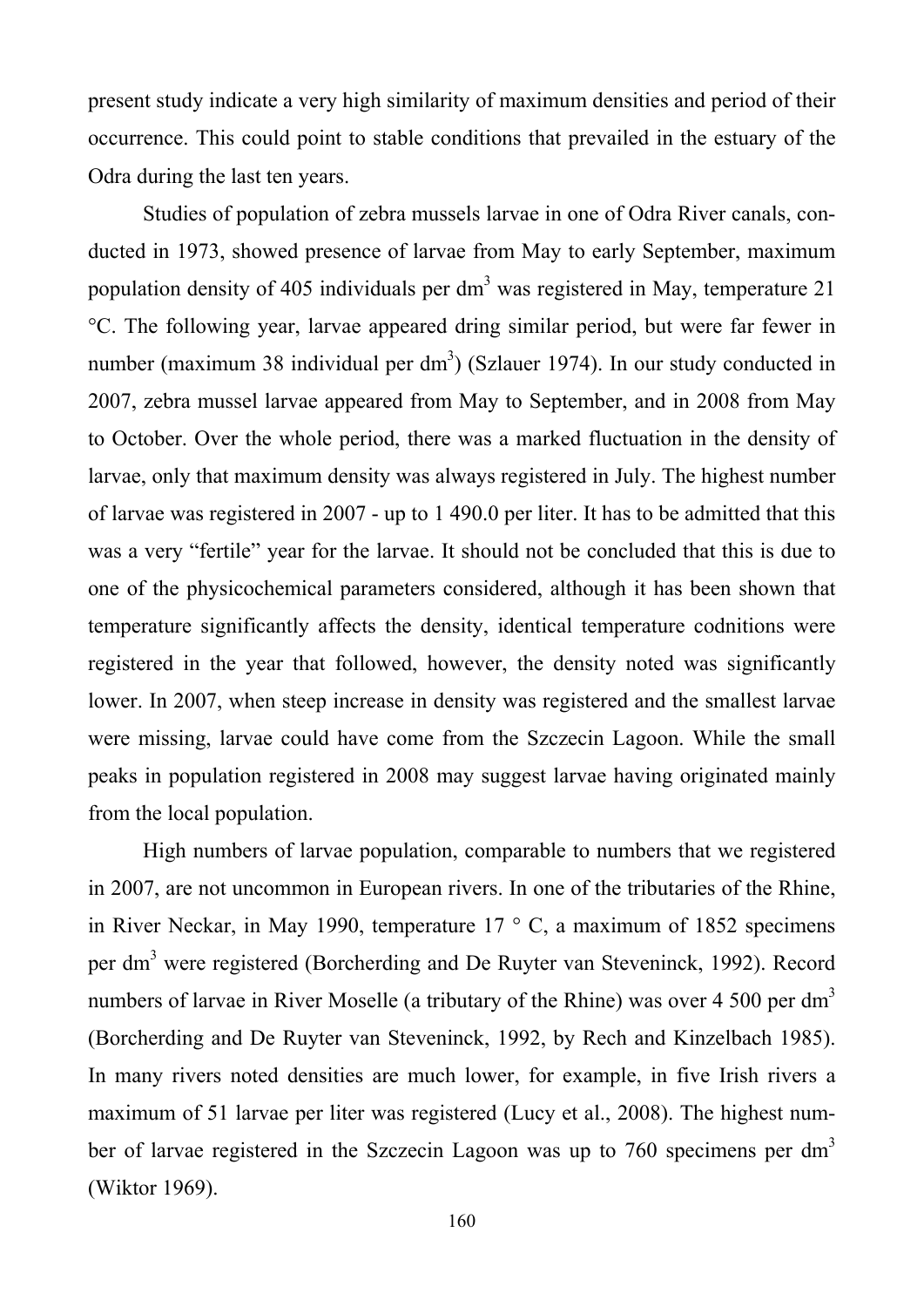The high fluctuation in the number of *Dreissena* larvae at the mouth of Odra is not an exceptional phenomenon, on the contrary – this phenomenon is common and fairly regular Lewandowski (1982). The reasons for this is believed to be in the sometimes mass extinction of older species, thus reducing the number of growing individuals and subsequently a decline in production of larvae in year that follow (Lewandowski, 1982, for Micheejev 1969). Overwhelming ratio of too small, still incapable of breeding, specimens in the sedentary population (Sprung 1992) may also contribute to fewer number of larvae. It could happen that, quite by accident, in a given reservoir some growing season could proved to be extremely unfavorable for the development of larvae, for example, due to too low water temperature, strong winds moving larvae to unfavorable sedentary grounds or massive development of fish fries that feed, at certain a period of life, on plankton larvae. In 1976, at lake Majcz Wielki, the number of larvae reached 150 per dm<sup>3</sup>, but suddenly dropped to just two individuals a year later. A similar situation was observed in Uciński reservoir: in 1957, a maximum of 10 larvae per dm<sup>3</sup> was registered, the following year the number shot to 390 (Lewandowski 1999).

The journey time down in rivers is much shorter than the duration of *Dreissena polymorpha* planktonic life phase. Veligers, while drifting (at 18 – 21 °C), grow some 7.6 μm per day. Hence the reason why larvae in rivers usually come from lakes and reservoirs within the river-lake systems (Borcherding and De Ruyter van Steveninck, 1992, Stoeckel et al., 2004). Larvae appearing at the mouth of River Odra come from the local mussel shoals as well as from nearby Szczecin Lagoon, from where, during strong north winds, along with back current, they get to the river (Szlauer 1974). In this study the presence of sedentary zebra mussel was registered sporadically. In the region covered by our study, they appeared on a bridge's concrete supports and on *Anodonta* shells as well as stones hidden behind bridge pillars. Sporadic occurrence of sedentary individuals in the open bed of the Odra estuary had already been noted in 1970's (Szlauer 1974). At the same time, very large clusters (10 500 specimens per m<sup>2</sup>) were found at the "Police" Chemical Plant pumping station.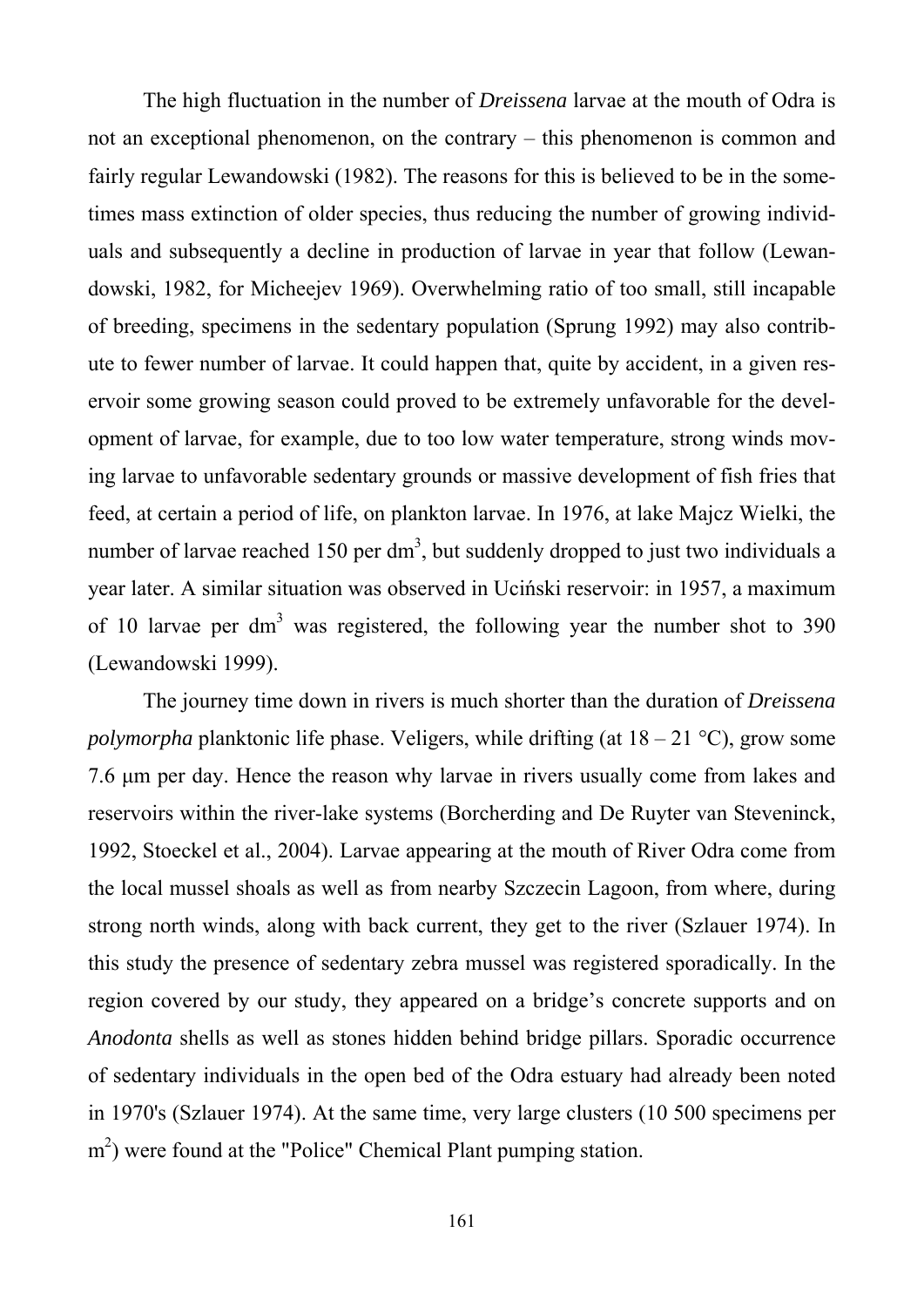The upper limit of size of larvae moving to sedentary life constitutes the length of the largest veligers still in the plankton. Szlauer (1974), in his research studies, observed three batches of larvae settling into sedentary life (postveliger stage) on the barriers. The first batch in the second half of May, the second – the first half of July, third – in September. They highest number of mussels surviving the winter period were from those that settled in September. It should be assumed that they were less exposed to press from predators. The largest drop in mussels population was registered shortly after settling. From our studies, it was shown that at the mouth of Odra River, the highest number of so-called settling larvae were registered from late June to late August. After this period, they were only sporadically registered. Larvae of smallest size, found in samples from mid-September, did not have chance to settle.

Theoretical studies on the significance of mussels filtration in aquatic ecosystems have been applied in a practical assessment of pollution of rivers. In water quality monitoring stations, changes in filtering activity of mussel are the first clear signs of deterioration of their environmental parameters. With respect to saprobic index system, in monitoring of quality of flowing water, Zebra mussel is one of the dominant macro-benthic species found in loaded waters – saprobic index – 2.2. Zebra mussel, like other dominant species, represents the type of ecologically neutral and eurytopic species. It tolerates only small deficits in oxygen, but admits some degree of chemical pollution. So, in the case of rivers heavily loaded with biodegradable material, in addition to standard recording of physicochemical parameters and calculating the density of only certain species of tolerant nature, it justifiable to include basic studies of reproduction, growth and natural mortality of zebra mussel in the monitoring of rivers (Neumann and Jenner 1992, for Friedrich 1990).

#### **References**

1. Borcherding J., 1991, The annual reproductive cycle of the freshwater mussel Dreissena polymorpha Pallas in lakes. Oecologia, 87:208-218.

2. Borcherding J., De Ruyter van Steveninck E.D., 1992, Abundance and growth of Dreissena polymorpha larvae in the water column of the River Rhine during downstream transportation. (W:) Limnologie aktuell. 4. The Zebra mussel Dreissena polymorpha.(Neumann D., Jenner H.A., eds.), 29-44, Gustav Fischer, Stuttgart.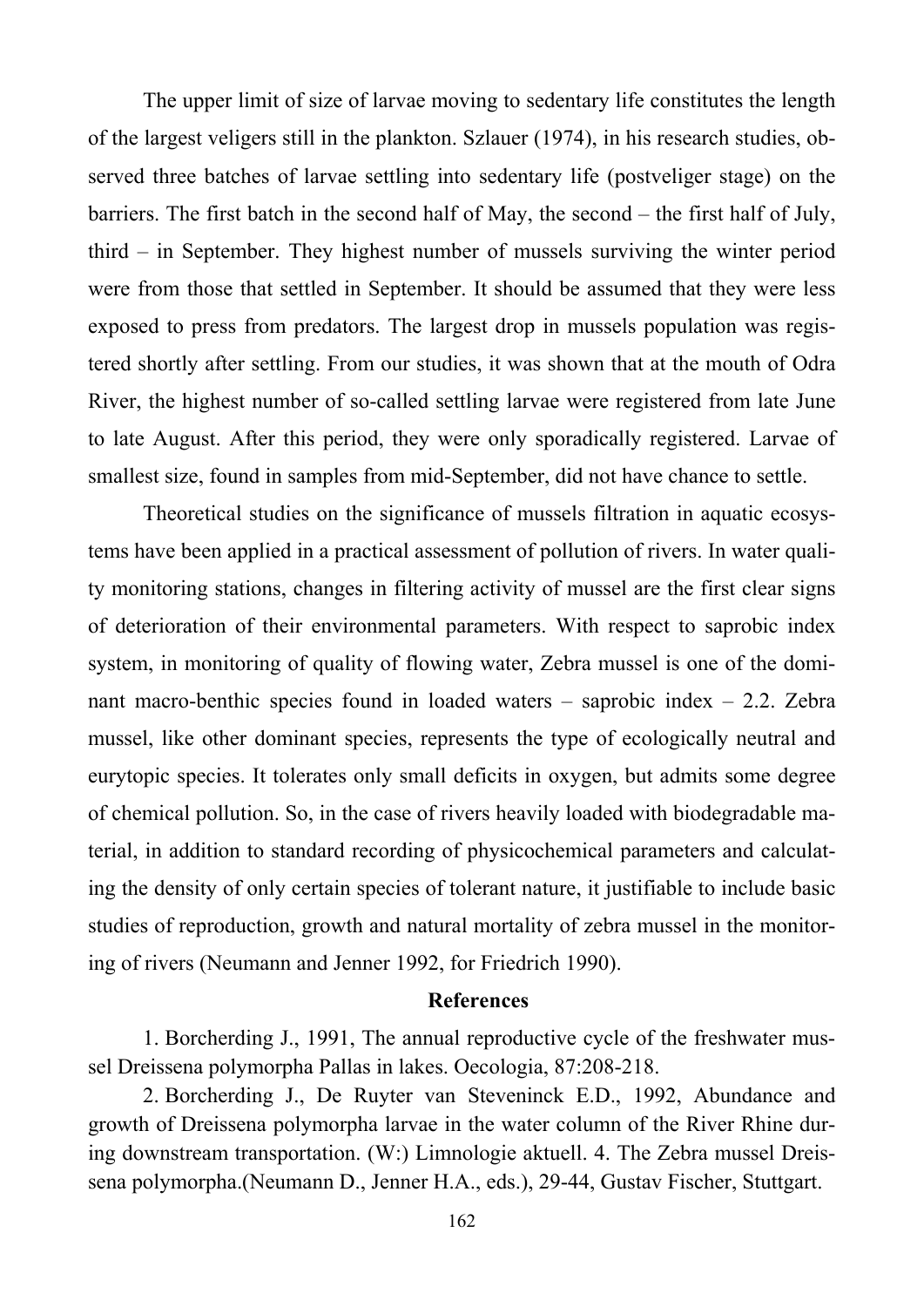3. Caraco N.F., Cole J.J., Raymond P.A., Strayer D.L., PaceM.L., Findlay S.E.G., Fischer D.T, 1997, Zebra mussel invasion in a large, turbid river: phytoplankton response to increased grazing. Ecology, 78: 588-602.

4. Cleven E-J., Frenzel P., 1992, Population of Dreissena polymorpha in the River Seerhein, the Outlet of Lake Constance. (W:) Limnologie aktuell. 4. The Zebra mussel Dreissena polymorpha.(Neumann D., Jenner H.A., eds.), 19-28, Gustav Fischer, Stuttgart.

5. Hillbricht-Ilkowska A., Stańczykowska A., 1969, The production and standing rop of planktonic larvae of Dreissena polymorpha (Pall.) in two Mazurian lakes. Pol. Arch. Hydrobiol., 16: 193-203.

6. James W.F., Barko J.W., Eakin H.L., 1997, Nutrient Regeneration by the Zebra Mussel (Dreissena polymorpha). J. Freshwater Ecol., 12, 2: 209-216.

7. Lewandowski K., 1982, O zmiennej liczebności małża Dreissena polymorpha (Pall.). Wiad. Ekol., XXVIII, 2: 141-152.

8. Lewandowski K., 1999, The occurrence of zebra mussel Dreissena polymorpha (Pall.) in a lake of diversified shoreline. Pol. Arch. Hydrobiol., 46, 3-4: 303- 316.

9. Lucy F.E, Minchin D., Boelens R., 2008. From lakes to rivers: downstream larval distribution of Dreissena polymorpha in Irish basins. Aquatic Invasion, 3: 297- 304.

10. Neumann D., Jenner H.A., 1992, Studies on the Ecology and ecotoxicology of the zebra mussel Dreissena polymorpha. (W:) Limnologie aktuell. 4. The Zebra mussel Dreissena polymorpha.(Neumann D., Jenner H.A., eds.), 1-4, Gustav Fischer, Stuttgart.Pace M.L., Findlay S.E.G., Fischer D., 1998, Effects of an invasive bivalve on the zooplankton community of the Hudson River. Freshwater Biol., 39: 103-116.

11. Piesik Z., 1992, Możliwość Biologicznej rekultywacji Zalewu Szczecińskiego. Szczecińskie Rocz. Nauk., VII, 1: 23-36.

12. Prejs A., Lewandowski K., Stańczykowska A., 1990, Size-selective predation by roach (Rutilus rutilus) on zebra mussel (Dreissena polymorpha) in field studies. Oecologia, 83: 378-384.

13. Sprung M., 1989, Field and laboratory observations of Dreissena polymorpha larvae: abundance, growth, mortality and fod demands. Arch. Hydrobiol, 115: 537-561.

14. Sprung M., 1992, Observations on Shell Growth and Mortality of Dreissena polymorpha in Lakes. (W:) Limnologie aktuell. 4. The Zebra mussel Dreissena polymorpha. (Neumann D., Jenner H.A., eds.), 19-28, Gustav Fischer, Stuttgart.

15. Stańczykowska A., 1968, Możliwości filtracyjne populacji Dreissena polymorpha Pall. w różnych jeziorach, jako czynnik wpływający na obieg materii w jeziorze. Ekol. Pol. B, 14: 265-270.